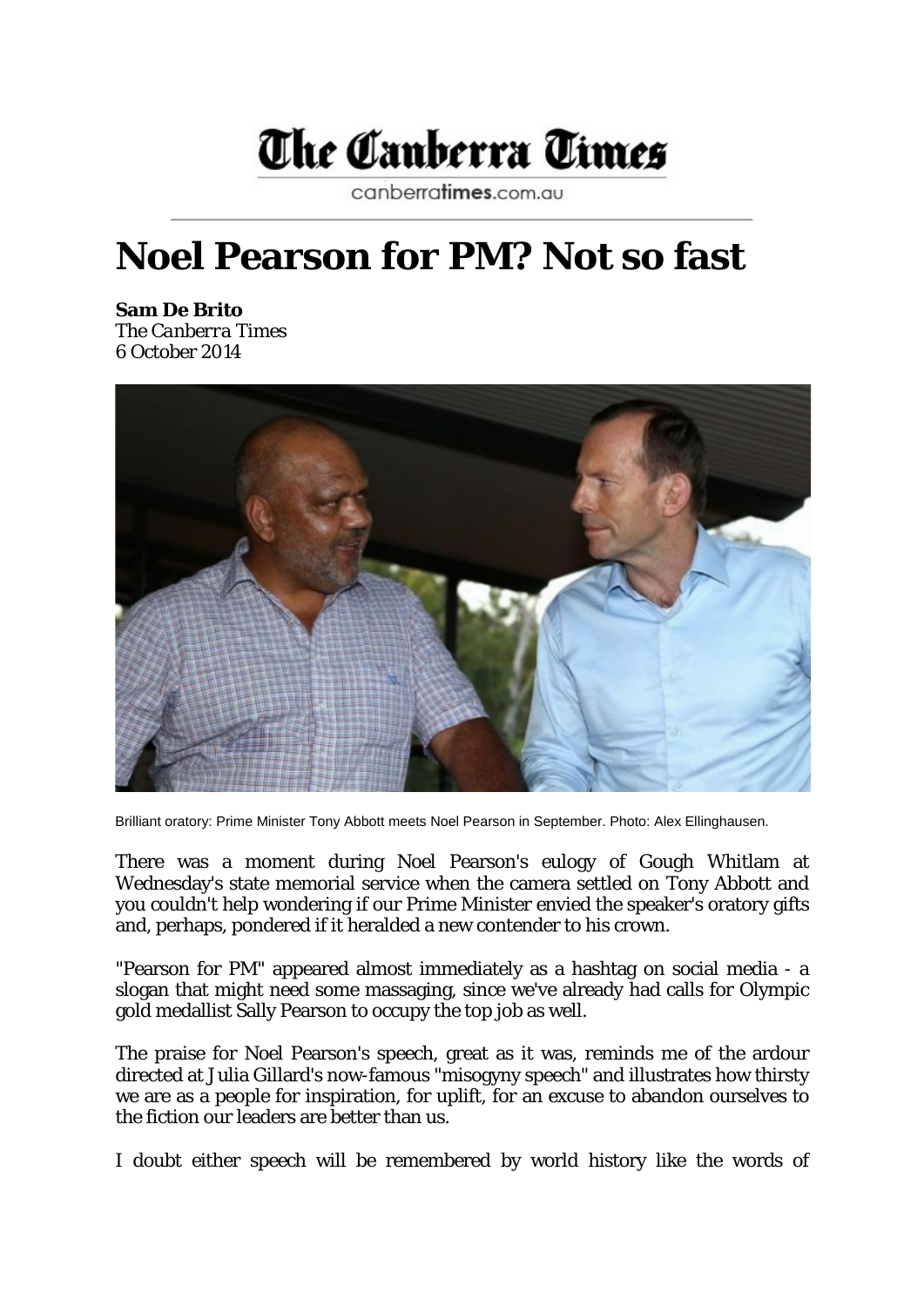Frederick Douglass or Susan B. Anthony, let alone find their places beside the addresses of Aristotle, Churchill or Lincoln.

However, the fact remains, a good speech can define a moment and that moment can go on to define the man (or the woman).

Will we one day look back at Pearson's speech at the Sydney Town Hall and say "That's when it all began? That was where Australia's first indigenous Prime Minister announced himself?"

It's doubtful.

While Pearson has many supporters - particularly in the white media - and is an extremely intelligent, capable man, he's a divisive character who has his fair share of detractors, many of whom are indigenous.

Revered Aboriginal activist and academic Gary Foley has described Pearson as a "latter-day black Gordon Gekko preaching 'Greed is Good'," while Amy McQuire, former editor of Aboriginal magazine Tracker, wrote in New Matilda in September, "Pearson's huge media profile and ability to influence government has overshadowed other Aboriginal leaders, the vast majority of whom do not mirror much of his thinking."

After Wednesday's speech, it's worth noting some Aboriginal Facebook users were passing around a cartoon bearing road signs that read, in part, "Slippery surface", "Toxic Risk", "Warning, Shallow Ideas".

As pointed out by Paul Sheehan in August, the chairman of the Cape York Group is also an "unelected, unaccountable bridge-burner" who has more than a few colourful episodes in his past that would probably hamstring a political career.

"I've interviewed Pearson, seen him speak, seen a room captivated by his eloquence, and written in his favour. But his positives are offset by his negatives, the feuds, the disdain, the costly demands on the public purse," Sheehan wrote.

Pearson is undoubtedly an adornment to our national discourse - the praise for his many essays, articles and addresses is widespread and, as one well-known political observer told me yesterday, "it's not like we're overburdened by major public intellects in this country".

Pearson's indisputable brilliance may well be the very reason we'll never see him running for public office; he's too smart to do it to himself.

Why subject himself to the horrendous machinations of party politics, the sulphurous envy of the media and the bovine self-interest of voters when he's already the dominant voice in Aboriginal Australia?

Whether you call it "burning bridges", aggressive advocacy or professional shitstirring, being Noel Pearson would seem to be a lot more fun out of political office